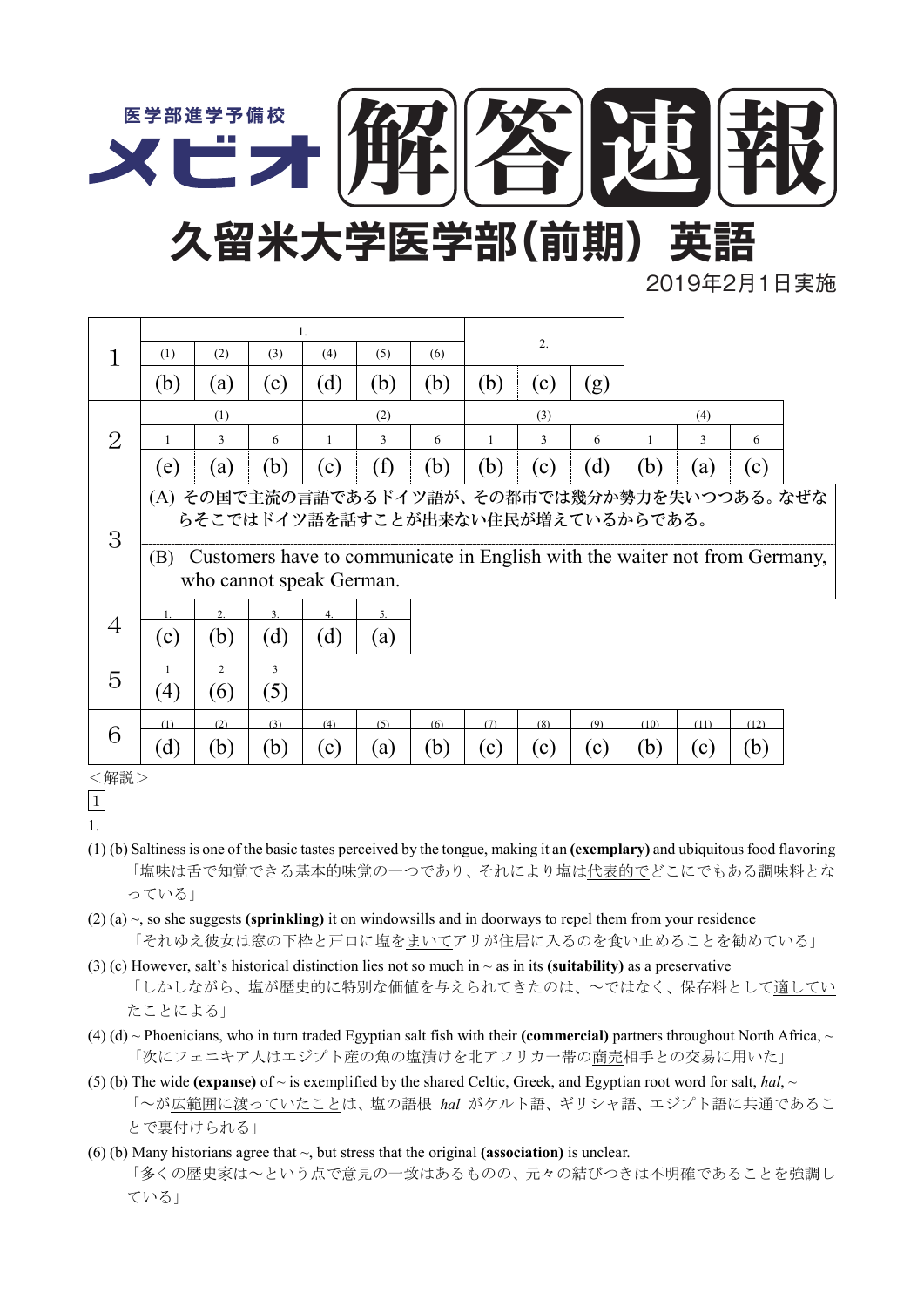2.

#### **(b) Salt can be used to determine the safety of food for human consumption.**

第 1 段落第 5~6 文 "~ Darlene McFarlane recommends testing an egg's freshness by placing it in a cup of salt water. An egg that floats is not fresh." が根拠となる。

### **(c) Salt has long been used to keep food fit for human consumption.**

第 2 段落第 2 文 "Salt has been used as a food preservative for centuries." が根拠となる。

### **(g) Salt proved indispensable in the development of early seafaring economies.**

第 2 段落第 6~7 文 "Less than half a century later, Egypt instituted exportation of salt fish to the Phoenicians, who in turn traded Egyptian salt fish with their commercial partners throughout North Africa, engendering the establishment of wide-ranging trade associations throughout the Mediterranean region. Similarly, in the first millennium B.C., Celtic people exchanged salted meat for wine and other luxury goods from ancient Greece and Rome." が根拠となる。 エジプト人が塩漬けにした魚をフェニキア人に対して輸出し始めたことや、フェニキア人がその魚を北ア フリカ全域で交換したこと、さらにケルト人が塩漬けの肉を古代ギリシャとローマのワイン等と交換し たと述べられていることが、 "the development of early seafaring economies" 「古代の海上貿易の発展」に対 応する。

### 2

```
(1) ( e ) ( c ) ( a ) ( f ) ( d ) ( b )
If a person is empathetic, (he or she is able to read a situation and put the needs of others above his or her own).
```
- $(2) ($  c  $) ($  e  $) ($  f  $) ($  a  $) ($  d  $) ($  b  $)$ Students in both groups showed (**improved feelings of well-being, but students who performed acts of kindness experienced greater peer acceptance than students from**) the control group.
- $(3)$   $(\begin{array}{c} 1 \end{array})$   $(\begin{array}{c} 1 \end{array})$   $(\begin{array}{c} 1 \end{array})$   $(\begin{array}{c} 1 \end{array})$   $(\begin{array}{c} 1 \end{array})$ The ability (**to be empathetic is found naturally in all of us, but it requires encouragement to be properly developed**).
- $(4)$   $(\begin{array}{c} 1 \end{array})$   $(\begin{array}{c} 1 \end{array})$   $(\begin{array}{c} 1 \end{array})$   $(\begin{array}{c} 1 \end{array})$   $(\begin{array}{c} 1 \end{array})$

The bond (**that forms between a person and an animal has been shown to increase social competence and a sense of**) well-being.

# 4

### 1. **(c) lower than two years ago**

第1段落第2文に、"~, but it fell to third in 2016 ~, and has now dropped to sixth."とあり、東京大学は 2016 年にはアジアの大学の中では第 3 位だったが、現在は第 6 位に降格していることが分かる。

### 2. **(b) It shows academic contributions in research fields.**

第 2 段落第 2 文に、 "~, a good score in this category means that the university has many professors significantly contributing to their fields." とあり、論文が引用される数は、その研究分野におけるその大学の貢献度を示し ていることが分かる。

### 3. **(d) universities in Japan need more money to improve educational services.**

第 3 段落第 1 文に、 "The decline of Japanese universities is partly attributable to the country's inadequate investment in education." とあり、日本の大学が順位を落としている原因の一部は、大学教育への出資が充分でないこ とであると分かる。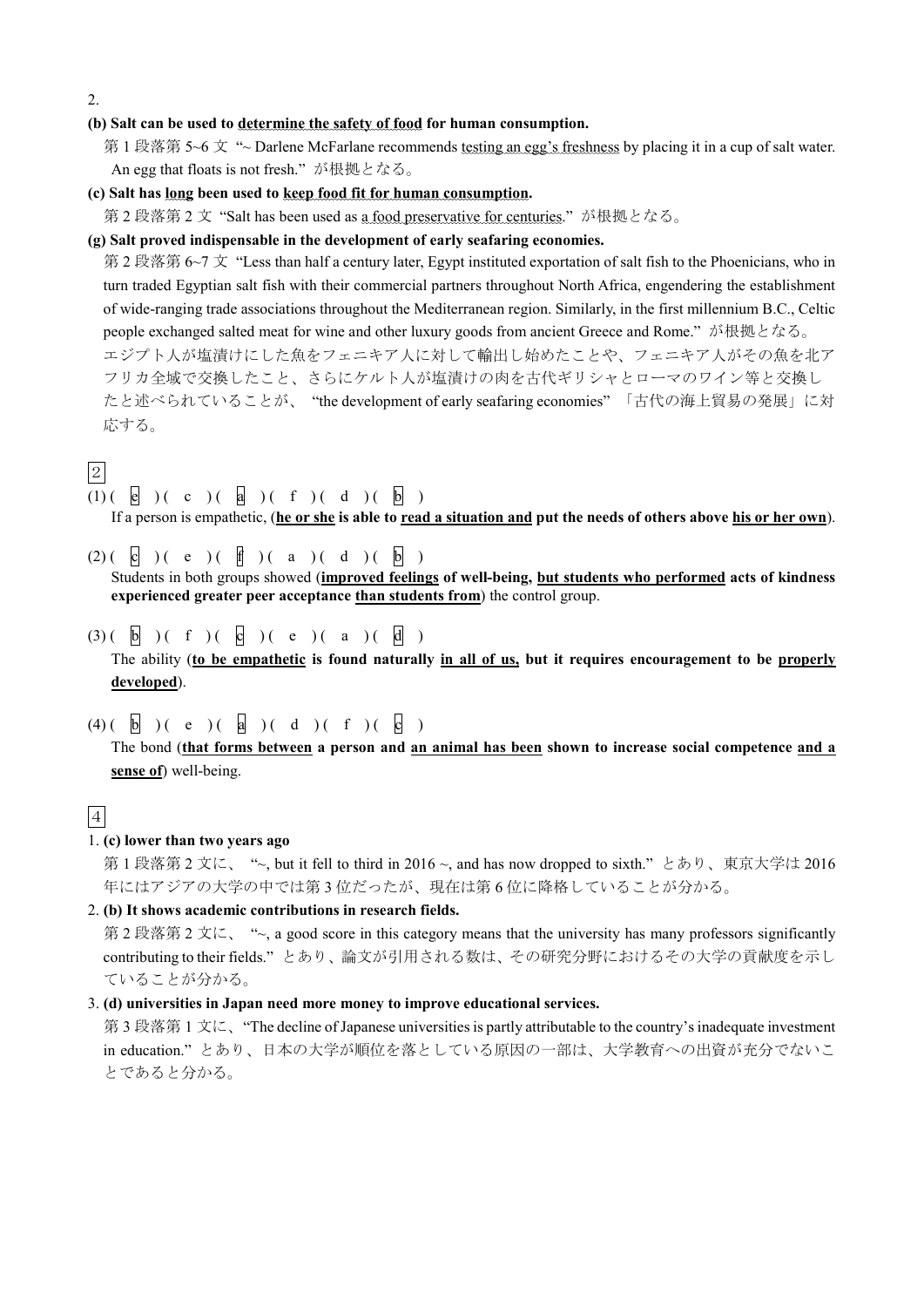### 4. **(d) Universities assess professor's research achievements more subjectively.**

第 2 段落第 6,7 文より、日本では英語で論文を書くことがあまりない分野もあるが、引用件数は英語で書 かれた論文のみを対象としていることがわかる。よって (a) Professors write more papers in English. や(c) THE includes non-English papers in their assessments. は日本の大学の順位を上げる要因になる。また、第 3 段落第 1 文より、(b) The government assigns a higher budget for university education.もその要因になる。消去法により 正解は**(d)**。なお本文中には**(d)**に対応する記述がない。

### 5. **(a) Although**

対応する第3段落最終文は、() this change may be welcomed ~, the assessment and the whole ranking system still need improvement ~ 。()には譲歩の従属接続詞が該当する。「この変更は歓迎されるかもしれないけ れども、その評価方法と順位付け方式全体は依然として改良する必要がある。」

# 5

| 1     | (a) A number of <b>individual</b> report that $\sim$<br>(d) $\sim$ only half recommended amount $\cdots$         | [individual $\rightarrow$ individuals]<br>$[half recommended \rightarrow half the recommended]$                 |
|-------|------------------------------------------------------------------------------------------------------------------|-----------------------------------------------------------------------------------------------------------------|
| 2     | (a) $\sim$ , but for <b>those have</b> it, $\cdots$<br>(b) ~ makes possible design $\cdots$                      | those have $\rightarrow$ those who have<br>$[$ makes possible design $\rightarrow$ makes it possible to design] |
| 3     | (a) $\sim$ is believed be heating up $\cdots$<br>(c) The treatment for the disease <b>multi-faceted</b> , $\sim$ | $[$ be heating $\rightarrow$ to be heating]<br>$[$ multi-faceted $\rightarrow$ is multi-faceted]                |
| $6\,$ |                                                                                                                  |                                                                                                                 |
| (1)   | (d) the (victim) had a bleed on her brain                                                                        | 「被害者は脳内出血を起こしていた」                                                                                               |
| (2)   | (b) Declining birth (rates)                                                                                      | 「出生率の低下」                                                                                                        |
| (3)   | $(b)$ ~ (expressed) similar level of anxiety                                                                     | 「~は同程度の不安を表明した」                                                                                                 |
| (4)   | (c) drugs for (preventing) chronic daily headaches                                                               | 「慢性的に毎日続く頭痛を予防する薬」                                                                                              |
| (5)   | (a) $\sim$ are (exhausted) by the time $\cdots$                                                                  | 「~は…までに疲れ果ててしまう」                                                                                                |
| (6)   | (b) ~ are two to four times more (likely) to $\cdots$                                                            | 「~が…する可能性は2倍から4倍である」                                                                                            |
| (7)   | (c) early events being very (influential) in later life                                                          | 「若い頃に起こった出来事がその後の人生で                                                                                            |
|       |                                                                                                                  | 大きな影響力を持つこと」                                                                                                    |
| (8)   | $(c)$ ~ was first studied (systematically)                                                                       | 「~は初めて体系的に研究された」                                                                                                |
| (9)   | (c) ~ (reduce) the risk of $\cdots$                                                                              | 「~は…の危険性を低下させる」                                                                                                 |
|       | $(10)$ (b) how to (manage) their health                                                                          | 「どのようにして自分の健康を管理すればよいか」                                                                                         |
|       | (11) (c) ~ ( <b>recognize</b> ) their early symptoms                                                             | 「~はそれらの初期症状に気付く」                                                                                                |
|       | (12) (b) $\sim$ while prioritizing (comfort)                                                                     | 「快適さを損なわず~」                                                                                                     |